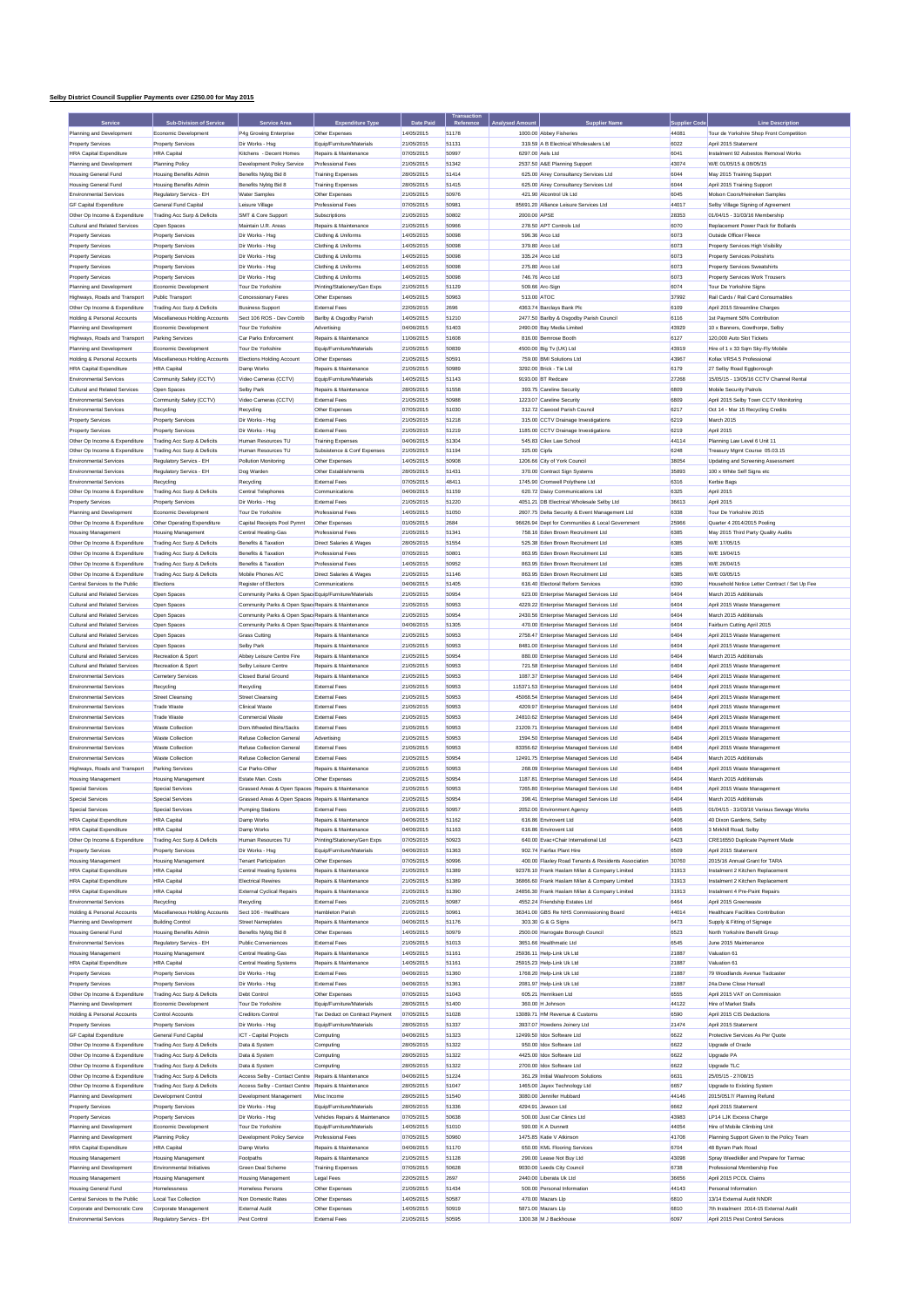| Property Services                                          | <b>Property Services</b>                       | Dir Works - Hsg                                         | Equip/Furniture/Materials                          | 28/05/2015               | 51335          |                 | 593.20 Mkm Building Supplies Ltd                                      | 21210         | April 2015 Statement                            |
|------------------------------------------------------------|------------------------------------------------|---------------------------------------------------------|----------------------------------------------------|--------------------------|----------------|-----------------|-----------------------------------------------------------------------|---------------|-------------------------------------------------|
| <b>Housing Management</b>                                  | <b>Housing Management</b>                      | Central Heating-Gas                                     | Professional Fees                                  | 28/05/2015               | 51545          |                 | 758.16 Morgan Lambert Ltd                                             | 6835          | 3rd Party Quality Audits                        |
| Housing General Fund                                       | Homelessness                                   | Homeless Persons                                        | Other Expenses                                     | 07/05/2015               | 51052          |                 | 500.00 Personal Information                                           | 44057         | Personal Information                            |
| <b>Housing Management</b>                                  | <b>Housing Management</b>                      | Resource Accounting                                     | Other Expenses                                     | 21/05/2015               | 51046          |                 | 2000.00 Northern Housing Consortium Ltd                               | 6888          | NHC Subscription 15/16                          |
| Other Op Income & Expenditure                              | Trading Acc Surp & Deficits                    | SMT & Core Support                                      | Subscriptions                                      | 21/05/2015               | 50400          |                 | 499.00 North Kesteven District Council                                | 42067         | 2015/16 Service Charge Rural Network            |
| Central Services to the Public                             | Emergency Planning                             | Emergency Planning                                      | Partnership Arrangements                           | 21/05/2015               | 50642          |                 | 14039.00 North Yorkshire County Council                               | 6902          | 2015-2016 Emergency Planning Unit               |
| Central Services to the Public                             | Emergency Planning                             | <b>Emergency Planning</b>                               | Partnership Arrangements                           | 21/05/2015               | 50643          |                 | 1444.00 North Yorkshire County Council                                | 6902          | NYLRF 15/16 Secretarial                         |
| <b>Environmental Services</b>                              | <b>Trade Waste</b>                             | Commercial Waste                                        | External Fees                                      | 14/05/2015               | 50977          |                 | 855.58 North Yorkshire County Council                                 | 6902          | Feb 2015 Commercial Waste                       |
| Environmental Services                                     | <b>Trade Waste</b>                             | Commercial Waste                                        | <b>External Fees</b>                               | 21/05/2015               | 51366          |                 | 11831.48 North Yorkshire County Council                               | 6902          | Jan 2015 Commercial Waste                       |
| Holding & Personal Accounts                                | Miscellaneous Holding Accounts                 | C. Tax Pavers Coll Fund Acc                             | Appropriation                                      | 27/05/2015               | 51600          |                 | 211864 12 North Yorkshire County Council                              | 32208         | 2015/16 Surplus 1st Instalment                  |
| Holding & Personal Accounts                                | Miscellaneous Holding Accounts                 | C. Tax Payers Coll Fund Acc                             | NYCC Precept                                       | 19/05/2015               | 51379          |                 | 2669011.00 North Yorkshire County Council                             | 32208         | 21/05/15 Precept Instalment                     |
| Holding & Personal Accounts                                | Miscellaneous Holding Accounts                 | NNDR Payers Coll Fund (Old)                             | NNDR Pool Contribution                             | 15/05/2015               | 51315          |                 | 318528.00 North Yorkshire County Council                              | 32208         | NYCC Retained Business Rates                    |
| Holding & Personal Accounts                                | Miscellaneous Holding Accounts                 | Sect 106 Educate - Dev Contrib Thorpe Willoughby Parish |                                                    | 14/05/2015               | 51211          |                 | 125763.00 North Yorkshire County Counci                               | 31845         | S106 Primary Education Contribution             |
| Holding & Personal Accounts                                | Miscellaneous Holding Accounts                 | Sect 106 Educate - Dev Contrib Thorpe Willoughby Parish |                                                    | 14/05/2015               | 51212          |                 | 96391.75 North Yorkshire County Council                               | 31845         | Secondary Education Contribution                |
| Holding & Personal Accounts                                | Miscellaneous Holding Accounts                 | C. Tax Pavers Coll Fund Acc                             | Appropriation                                      | 27/05/2015               | 51601          |                 | 12440.30 North Yorkshire Fire & Rescue                                | 32207         | 2015/16 Surplus 1st Instalment                  |
| Holding & Personal Accounts                                | Miscellaneous Holding Accounts                 | C. Tax Payers Coll Fund Acc                             | NYFRA Precept                                      | 14/05/2015               | 51209          |                 | 6000.00 North Yorkshire Fire & Rescue                                 | 32207         | NYFRA Precept Instalment 14/15                  |
| Holding & Personal Accounts                                | Miscellaneous Holding Accounts                 | C. Tax Payers Coll Fund Acc                             | NYFRA Precept                                      | 19/05/2015               | 51378          |                 | 156724.00 North Yorkshire Fire & Rescue                               | 32207         | 21/05/15 Precept Instalment                     |
| Holding & Personal Accounts                                | Miscellaneous Holding Accounts                 | NNDR Pavers Coll Fund (Old)                             | NNDR Pool Contribution                             | 15/05/2015               | 51314          |                 | 35392.00 North Yorkshire Fire & Rescue                                | 32207         | <b>NYFRA Retained Business Rates</b>            |
| Holding & Personal Accounts                                | Miscellaneous Holding Accounts                 | C. Tax Payers Coll Fund Acc                             | Appropriation                                      | 27/05/2015               | 51599          |                 | 40981.27 North Yorkshire Pop                                          | 32209         | 2015/16 Surplus 1st Instalment                  |
| Holding & Personal Accounts                                | Miscellaneous Holding Accounts                 | C. Tax Payers Coll Fund Acc                             | NYPA Precept                                       | 19/05/2015               | 51380          |                 | 516269.00 North Yorkshire Pcc                                         | 32209         | 21/05/15 Precent Instalment                     |
| Highways, Roads and Transport                              | Parking Services                               | Car Parks Pay & Display                                 | Repairs & Maintenance                              | 21/05/2015               | 50969          |                 | 467.00 Paul Harrison Building and Property Repairs                    | 6531          | Portholme Crescent Car Park                     |
| Property Services                                          | <b>Property Services</b>                       | Dir Works - Hsg                                         | <b>External Fees</b>                               | 21/05/2015               | 50967          |                 | 399.20 Paul Harrison Building and Property Repairs                    | 6531          | 27b West Acres Byram                            |
| Property Services                                          | <b>Property Services</b>                       | Dir Works - Hsg                                         | <b>External Fees</b>                               | 21/05/2015               | 50968          |                 | 298.00 Paul Harrison Building and Property Repairs                    | 6531          | 3 William Jacques Drive Cliffe                  |
| Property Services                                          | <b>Property Services</b>                       | Dir Works - Hsg                                         | <b>External Fees</b>                               | 21/05/2015               | 51356          |                 | 1173.00 Paul Harrison Building and Property Repairs                   | 6531          | 24 Roman Close Tadcaste                         |
| Other Op Income & Expenditure                              | Trading Acc Surp & Deficits                    | Human Resources TU                                      | <b>Training Expenses</b>                           | 21/05/2015               | 51135          | 475.00 PDF      |                                                                       | 44049         | FOI Practical Training                          |
| Planning and Development                                   | Planning Policy                                | Development Policy Service                              | Professional Fees                                  | 07/05/2015               | 50594          |                 | 3353.27 Pell Frischmann                                               | 42174         | <b>Highways Assessment Study</b>                |
| <b>Housing Management</b>                                  |                                                | Estate Man, Costs                                       | Other Expenses                                     | 21/05/2015               | 49809          |                 | 425.00 PJT Property Maintenance                                       | 6980          | 40 Powell Street Selby                          |
|                                                            | <b>Housing Management</b>                      |                                                         |                                                    |                          | 49811          |                 |                                                                       |               |                                                 |
| <b>Housing Management</b>                                  | <b>Housing Management</b>                      | Estate Man, Costs                                       | Other Expenses                                     | 28/05/2015               |                |                 | 870.00 PJT Property Maintenance                                       | 6980          | Pinfold Garth Sherburn in Elmet                 |
| <b>HRA</b> Capital Expenditure                             | <b>HRA</b> Capital                             | Fencing Programme                                       | Repairs & Maintenance                              | 21/05/2015               | 51426          |                 | 495.00 PJT Property Maintenance                                       | 6980          | 32 Beechtree Road Tadcaste                      |
| <b>HRA Capital Expenditure</b>                             | <b>HRA</b> Canital                             | Fencing Programme                                       | Repairs & Maintenance                              | 21/05/2015               | 51428          |                 | 450.00 PJT Property Maintenance                                       | 6980          | 64 Denison Road Selby                           |
| <b>Property Services</b>                                   | <b>Property Services</b>                       | Dir Works - Hsg                                         | Other Expenses                                     | 21/05/2015               | 51430          |                 | 1040.00 PJT Property Maintenance                                      | 6980          | April 2015 Cleaning Costs                       |
| Special Services                                           | Special Services                               | Community Centres                                       | Repairs & Maintenance                              | 21/05/2015               | 49814          |                 | 825.00 P.IT Property Maintenance                                      | 6980          | Laurie Backhouse Court Selby                    |
| Holding & Personal Accounts                                | Miscellaneous Holding Accounts                 | Elections Holding Account                               | Collection Fund - General                          | 28/05/2015               | 51225          |                 | 470.00 P M H Services                                                 | 27876         | 4 Toilet Units                                  |
| Planning and Development                                   | Economic Development                           | Tour De Yorkshire                                       | Equip/Furniture/Materials                          | 14/05/2015               | 51141          |                 | 408.00 P M H Services                                                 | 27876         | Hire of Single Toilet Units x 6                 |
| Holding & Personal Accounts                                | Miscellaneous Holding Accounts                 | Elections Holding Account                               | Collection Fund - General                          | 28/05/2015               | 51571          |                 | 489.16 Print Image Network Limited                                    | 40960         | Selby Parish - Braille Ballot Papers            |
| Holding & Personal Accounts                                | Miscellaneous Holding Accounts                 | Elections Holding Account                               | Collection Fund - General                          | 28/05/2015               | 51572          |                 | 687.16 Print Image Network Limited                                    | 40960         | Selby Parliamentary - Braille Ballot Papers     |
| Holding & Personal Accounts                                | Miscellaneous Holding Accounts                 | Elections Holding Account                               | Collection Fund - General                          | 28/05/2015               | 51573          |                 | 768.16 Print Image Network Limited                                    | 40960         | Selby Local - Braille Ballot Papers             |
| Holding & Personal Accounts                                | Miscellaneous Holding Accounts                 | <b>Elections Holding Account</b>                        | Collection Fund - General                          | 28/05/2015               | 51574          |                 | 467.00 Print Image Network Limited                                    | 40960         | Selhy Local - C/N Lists                         |
| Holding & Personal Accounts                                | Miscellaneous Holding Accounts                 | Elections Holding Account                               | Collection Fund - General                          | 28/05/2015               | 51575          |                 | 495.00 Print Image Network Limited                                    | 40960         | Selby Parliamentary - C/N Lists                 |
| Holding & Personal Accounts                                | Miscellaneous Holding Accounts                 | Elections Holding Account                               | Collection Fund - General                          | 28/05/2015               | 51576          |                 | 411.00 Print Image Network Limited                                    | 40960         | Selby Parish - C/N Lists                        |
| Holding & Personal Accounts                                | Miscellaneous Holding Accounts                 | Elections Holding Account                               | Other Expenses                                     | 21/05/2015               | 51195          |                 | 1167.00 Print Image Network Limited                                   | 27246         | 930 Ballot Papers - Parliamentary               |
| Holding & Personal Accounts                                | Miscellaneous Holding Accounts                 | <b>Elections Holding Account</b>                        | Other Expenses                                     | 21/05/2015               | 51196          |                 | 449.00 Print Image Network Limited                                    | 27246         | 80 Selby Parish Ballot Papers                   |
| Holding & Personal Accounts                                | Miscellaneous Holding Accounts                 | <b>Elections Holding Account</b>                        | Other Expenses                                     | 28/05/2015               | 51308          |                 | 760.00 Print Image Network Limited                                    | 27246         | Selby Local - Large Format Ballot Papers        |
|                                                            |                                                |                                                         |                                                    |                          |                |                 |                                                                       |               | Combined Flexi Vote 14 Postal Vote Packs        |
| Holding & Personal Accounts                                | Miscellaneous Holding Accounts                 | Elections Holding Account                               | Other Expenses                                     | 28/05/2015               | 51349          |                 | 10204.34 Print Image Network Limited                                  | 40960         |                                                 |
| <b>Property Services</b>                                   | <b>Property Services</b>                       | Dir Works - Hso                                         | <b>External Fees</b>                               | 07/05/2015               | 50795          |                 | 1271.51 Prism Medical Uk                                              | 41970         | Remove and Fit New Stair Lift                   |
| Environmental Services                                     | Regulatory Servics - EH                        | Taxi & Hire Licences                                    | <b>Running Costs</b>                               | 14/05/2015               | 51005          |                 | 980.00 Reynolds of Selby                                              | 7062          | April 2015 28 Taxi Tests Carried Out            |
| Highways, Roads and Transport                              | Parking Services                               | Car Parks-Other                                         | Repairs & Maintenance                              | 21/05/2015               | 51008          |                 | 1200.00 R N E Electrical Contractors                                  | 7081          | Tour De Yorkshire                               |
| <b>HRA Capital Expenditure</b>                             | <b>HRA</b> Capital                             | Central Heating Systems                                 | Repairs & Maintenance                              | 21/05/2015               | 51009          |                 | 11106.20 R N E Electrical Contractors                                 | 7081          | Day to Day Electrical Works                     |
| Planning and Development                                   | Economic Development                           | Tour De Yorkshire                                       | Printing/Stationery/Gen Exps                       | 21/05/2015               | 51008          |                 | 3219.74 R N E Electrical Contractors                                  | 7081          | Tour De Yorkshire                               |
| Holding & Personal Accounts                                | Miscellaneous Holding Accounts                 | <b>Elections Holding Account</b>                        | Collection Fund - General                          | 11/06/2015               | 51569          |                 | 1349.81 Roval Mail Group Plc                                          | 7100          | Elections Response Service                      |
| Holding & Personal Accounts                                | Miscellaneous Holding Accounts                 | Elections Holding Account                               | Other Expenses                                     | 21/05/2015               | 50644          |                 | 7024.30 Royal Mail Group Plc                                          | 7100          | Elections Response Service                      |
| Holding & Personal Accounts                                | Miscellaneous Holding Accounts                 | Elections Holding Account                               | Other Expenses                                     | 21/05/2015               | 50982          |                 | 3714.94 Royal Mail Group Plc                                          | 7100          | Elections Response Service                      |
| Holding & Personal Accounts                                | Miscellaneous Holding Accounts                 | <b>Elections Holding Account</b>                        | Other Expenses                                     | 04/06/2015               | 51369          |                 | 2215.68 Royal Mail Group Plo                                          | 7100          | Elections Response Service                      |
| Other Op Income & Expenditure                              | Trading Acc Surp & Deficits                    | Postage Account                                         | Communications                                     | 21/05/2015               | 51126          |                 | 1166.49 Royal Mail Group Plc                                          | 7100          | 1st Class Post                                  |
| Planning and Development                                   | Community Development                          | Community Engagement Forum External Fees                |                                                    | 14/05/2015               | 51192          | 496.02 Ruralis  |                                                                       | 34516         | April 2015                                      |
|                                                            | Economic Development                           |                                                         |                                                    |                          |                |                 |                                                                       |               |                                                 |
| Planning and Development                                   |                                                |                                                         |                                                    |                          |                |                 |                                                                       |               |                                                 |
|                                                            |                                                | P4g Growing Enterprise                                  | Professional Fees                                  | 14/05/2015               | 51190          | 1203.00 Ruralis |                                                                       | 34516         | March 2015                                      |
| Planning and Development                                   | Economic Development                           | P4g Growing Enterprise                                  | Professional Fees                                  | 14/05/2015               | 51191          | 1385.00 Ruralis |                                                                       | 34516         | April 2015                                      |
| Other Op Income & Expenditure                              | Trading Acc Surp & Deficits                    | Community Officer Team                                  | <b>Direct Salaries &amp; Wages</b>                 | 28/05/2015               | 50404          |                 | 552.24 Rvedale District Council                                       | 7105          | 01/04/15 - 30/06/15 Lone Workers                |
| Environmental Services                                     | Recycling                                      | Recycling                                               | <b>External Fees</b>                               | 21/05/2015               | 51007          |                 | 1612.10 Ryedale Organics Ltd                                          | 6694          | April 2015 Greenwaste                           |
| Central Services to the Public                             | <b>Local Tax Collection</b>                    | Council Tax Collection                                  | <b>External Fees</b>                               | 08/05/2015               | 2686           |                 | 1236.32 Santander                                                     | 6052          | Anril 2015 Council Tax Payments                 |
| <b>Housing Management</b>                                  | <b>Housing Management</b>                      | Rent Project                                            | External Fees                                      | 08/05/2015               | 2687           |                 | 826.21 Santander                                                      | 6052          | April 2015 House & Garage Rents                 |
| Other Op Income & Expenditure                              | Trading Acc Surp & Deficits                    | <b>Business Support</b>                                 | External Fees                                      | 08/05/2015               | 2690           |                 | 370.93 Santander                                                      | 6052          | Anril 2015 Internet Payments                    |
| <b>GF Capital Expenditure</b>                              | General Fund Capital                           | Leisure Village                                         | Professional Fees                                  | 21/05/2015               | 51393          |                 | 9999.90 Scarborough Borough Council                                   | 7122          | Provision of Legal Services                     |
| <b>GF Capital Expenditure</b>                              | General Fund Capital                           | SDHT Loan                                               | Soft Loans                                         | 22/05/2015               | 2694           |                 | 115000.00 Selby And District Housing Trust                            | 44145         | 003 Loan Advance 43 Kirkgate                    |
| Central Services to the Public                             | <b>General Grants</b>                          | Miscellaneous Grants                                    | Grants                                             | 07/05/2015               | 50924          |                 | 2800.00 Selby Disrict Rail Users Group                                | 31874         | 2013/14 & 2014/15 Gran                          |
| Planning and Development                                   | Economic Development                           | Tour De Yorkshire                                       | Rents                                              | 04/06/2015               | 51153          |                 | 701.50 Selby District Avs                                             | 7159          | Tour de Yorkshire Bronze Command                |
| Other Op Income & Expenditure                              | Trading Acc Surp & Deficits                    | Access Selby - Contact Centre NNDR                      |                                                    | 21/05/2015               | 50915          |                 | 18487.50 Selby District Council                                       | 7151          | Access Selby NNDR                               |
| Special Services                                           | Special Services                               | Community Centres                                       | <b>NNDR</b>                                        | 21/05/2015               | 51340          |                 | 1248.00 Selby District Council                                        | 7151          | 1st Floor 12 Normandy Close Selby               |
|                                                            |                                                |                                                         |                                                    |                          |                |                 |                                                                       |               |                                                 |
| Special Services                                           | Special Services                               | Community Centres                                       | Other Expenses                                     | 07/05/2015               | 50917          |                 | 272.00 Selby District Council                                         | 7151          | Ground Floor 12 Normandy Close                  |
| <b>Property Services</b>                                   | <b>Property Services</b>                       | Dir Works - Hsg                                         | Equip/Furniture/Materials                          | 04/06/2015               | 51160          |                 | 1012.05 Selby Glass                                                   | 7172          | April 2015                                      |
| Environmental Services                                     | <b>Street Cleansing</b>                        | <b>Street Cleansing</b><br>Dir Works - Hsn              | <b>External Fees</b>                               | 04/06/2015               | 51158          |                 | 400.00 Taperell Environmental                                         | 7303          | April 2015                                      |
| <b>Property Services</b>                                   | <b>Property Services</b>                       |                                                         | <b>External Fees</b>                               | 04/06/2015               | 51157<br>51394 |                 | 607.40 Taperell Environmental                                         | 7303          | April 2015                                      |
| <b>Housing Management</b>                                  | <b>Housing Management</b>                      | Resource Accounting                                     | Other Expenses                                     | 21/05/2015               |                |                 | 400.00 Shelter Training And Publications                              | 41025         | 6-20 User Licences                              |
| <b>HRA</b> Capital Expenditure                             | <b>HRA</b> Capital                             | Damp Works                                              | Repairs & Maintenance                              | 21/05/2015               | 50985          |                 | 395.00 Sherwood Property Building Services                            | 35336         | 46 Charles Street Selby                         |
| <b>HRA Capital Expenditure</b>                             | <b>HRA</b> Capital                             | Damp Works                                              | Repairs & Maintenance                              | 21/05/2015               | 50986          |                 | 4370.00 Sherwood Property Building Services                           | 35336         | 3 Liversedge Cottages Selby                     |
| Property Services                                          | <b>Property Services</b>                       | Dir Works - Hsg                                         | <b>External Fees</b>                               | 21/05/2015               | 50983          |                 | 3043.00 Sherwood Property Building Services                           | 35336         | 2 Viking Drive Riccall                          |
| <b>Property Services</b>                                   | <b>Property Services</b>                       | Dir Works - Hso                                         | External Fees                                      | 21/05/2015               | 50984          |                 | 2275.00 Sherwood Property Building Services                           | 35336         | 3 Howden Road Hull Road                         |
| Property Services                                          | <b>Property Services</b>                       | Dir Works - Hsg                                         | <b>Fxternal Fees</b>                               | 28/05/2015               | 51537          |                 | 395.00 Sherwood Property Building Services                            | 35336         | 23 Tennant Street Selby                         |
| <b>Property Services</b>                                   | <b>Property Services</b>                       | Dir Works - Hsg                                         | Computing                                          | 21/05/2015               | 50518          |                 | 1416.65 Sho Limited                                                   | 43213         | Nokia 930 with Otterbox Defend                  |
| Other Op Income & Expenditure                              | Trading Acc Surp & Deficits                    | Human Resources TU                                      | Printing/Stationery/Gen Exps                       | 21/05/2015               | 51319          |                 | 300.00 S Twohig                                                       | 37512         | 17 - 18th March 2015                            |
| Planning and Development                                   | Community Development                          | Community Engagement Forum Other Expenses               |                                                    | 14/05/2015               | 51127          |                 | 1380.00 Tadcaster & Rural Community Interest Company                  | 40494         | <b>Issue 5 Tadcaster Today</b>                  |
| Other Op Income & Expenditure                              | Trading Acc Surp & Deficits                    | SMT & Core Support                                      | <b>Training Expenses</b>                           | 04/06/2015               | 51597          |                 | 1705.52 Team Consultants Ltd.                                         | 39710         | CMT Workshop and Desktop Review                 |
| Other Op Income & Expenditure                              | Trading Acc Surp & Deficits                    | Planning                                                | <b>Direct Salaries &amp; Wages</b>                 | 21/05/2015               | 51006          |                 | 1575.00 The Oyster Partnership Ltd                                    | 43921         | W/F 26/04/15                                    |
| Other Op Income & Expenditure                              | Trading Acc Surp & Deficits                    | Planning                                                | Direct Salaries & Wages                            | 28/05/2015               | 50826          |                 | 1554.00 The Oyster Partnership Ltd                                    | 43921         | W/E 19/04/15                                    |
| Other Op Income & Expenditure                              | Trading Acc Surp & Deficits                    | Planning                                                | Direct Salaries & Wages                            | 04/06/2015               | 51533          |                 | 1554.00 The Oyster Partnership Ltd                                    | 43921         | W/E 10/05/15                                    |
| Other Op Income & Expenditure                              | Trading Acc Surp & Deficits                    | SMT & Core Support                                      | Catering                                           | 28/05/2015               | 51358          |                 | 420.00 The Travelling Tea Ladies                                      | 44116         | Afternoon Tea for Ambassadors                   |
| Special Services                                           | Special Services                               | General Maintenance                                     | Repairs & Maintenance                              | 04/06/2015               | 51180          |                 | 457.89 Thyssenkrupp Elevator Uk Ltd                                   | 7328          | 01/05/15 - 31/07/15                             |
| Special Services                                           | Special Services                               | General Maintenance                                     | Repairs & Maintenance                              | 04/06/2015               | 51181          |                 | 457.89 Thyssenkrupp Elevator Uk Ltd                                   | 7328          | 01/05/15 - 31/07/15                             |
| Planning and Development                                   | Development Control                            | Development Management                                  | Advertising                                        | 21/05/2015               | 50907          |                 | 463.36 TMP (Uk) Ltd                                                   | 5101          | Statutory Advertising                           |
| Planning and Development                                   | <b>Development Control</b>                     | Development Management                                  | Advertising                                        | 21/05/2015               | 50936          |                 | 328.00 TMP (Uk) Ltd                                                   | 5101          | Statutory Advertising                           |
| Planning and Development                                   | Development Control                            | Development Management                                  | Advertising                                        | 04/06/2015               | 51166          |                 | 463.36 TMP (Uk) Ltd                                                   | 5101          | Statutory Advertising                           |
| Planning and Development                                   | Development Control                            | Development Management                                  | Advertising                                        | 04/06/2015               | 51167          |                 | 438.30 TMP (Uk) Ltd                                                   | 5101          | Statutory Advertising                           |
| Planning and Development                                   | Development Control                            | Development Management                                  |                                                    |                          | 51169          |                 |                                                                       | 5101          | Statutory Advertising                           |
|                                                            |                                                |                                                         | Advertising                                        | 04/06/2015               |                |                 | 364.00 TMP (Uk) Ltd                                                   |               |                                                 |
| Planning and Development                                   | Development Control                            | Development Management                                  | Advertising                                        | 04/06/2015               | 51547          |                 | 580.00 TMP (Uk) Ltd                                                   | 5101          | <b>Statutory Advertising</b>                    |
| Planning and Development                                   | Development Control                            | Development Management                                  | Advertising                                        | 04/06/2015               | 51548          |                 | 405.11 TMP (Uk) Ltd                                                   | 5101          | Statutory Advertising                           |
| Planning and Development                                   | Development Control                            | Development Management                                  | Advertising                                        | 04/06/2015               | 51549          |                 | 463.36 TMP (Uk) Ltd                                                   | 5101          | Statutory Advertising                           |
| Planning and Development                                   | Development Control                            | Development Management                                  | Advertising                                        | 04/06/2015               | 51550          |                 | 868.00 TMP (Uk) Ltd                                                   | 5101          | Statutory Advertising                           |
| Other Op Income & Expenditure                              | Trading Acc Surp & Deficits                    | Human Resources TU                                      | <b>Training Expenses</b>                           | 14/05/2015               | 50958          |                 | 468.00 Trevor Roberts Associates                                      | 7357          | Staff Off Site Training Course                  |
| <b>GF Capital Expenditure</b>                              | General Fund Capital                           | P4g Selby Leisure Rebuild                               | Professional Fees                                  | 21/05/2015               | 50634          |                 | 5372.49 Turner & Townsend Project Management Ltd                      | 7368          | Selby Leisure Centre Professional Fees          |
| Holding & Personal Accounts                                | Miscellaneous Holding Accounts                 | <b>Elections Holding Account</b>                        | Other Expenses                                     | 14/05/2015               | 50922          |                 | 1155.00 Twofold Limited                                               | 30155         | Letter Opener - Top Opener TF-                  |
| <b>HRA</b> Other                                           | Financing & Invest Inc & Exp                   | External Interest Payable                               | Other Expenses                                     | 22/05/2015               | 2695           |                 | 285512.50 UBS Investment Bank                                         | 22297         | Half Yearly Interest Instalment                 |
| <b>Property Services</b>                                   | <b>Property Services</b>                       | Dir Works - Hsg                                         | <b>Running Costs</b>                               | 07/05/2015               | 50920          |                 | 1709.51 UK Fuels Ltd                                                  | 7373          | April 2015 Fuel Services                        |
| Special Services                                           | Special Services                               | Community Centres                                       | Fixtures & Fittings                                | 21/05/2015               | 50910          |                 | 767.90 Universal Fire Protection                                      | 7386          | Normandy Close Inspection/Service               |
| Special Services                                           | Special Services                               | Community Centres                                       | Fixtures & Fittings                                | 21/05/2015               | 50911          |                 | 367.25 Universal Fire Protection                                      | 7386          | Cunliffe Centre Inspection / Service            |
| Special Services                                           | Special Services                               | Community Centres                                       | Fixtures & Fittings                                | 21/05/2015               | 50912          |                 | 303.80 Universal Fire Protection                                      | 7386          | Laurie Backhouse Inspection / Service           |
|                                                            |                                                |                                                         |                                                    |                          | 50913          |                 |                                                                       |               |                                                 |
| Special Services<br>Other Op Income & Expenditure          | Special Services                               | Community Centres                                       | Fixtures & Fittings                                | 21/05/2015<br>14/05/2015 | 50975          |                 | 516.20 Universal Fire Protection<br>1653.00 Vivid Resourcing Limited  | 7386<br>43982 | St Wilfrids Inspection/Service                  |
|                                                            | Trading Acc Surp & Deficits                    | Planning                                                | Direct Salaries & Wages                            |                          |                |                 |                                                                       |               | W/E 26/04/15                                    |
| Other Op Income & Expenditure                              | Trading Acc Surp & Deficits                    | <b>Legal Services</b>                                   | Professional Fees                                  | 21/05/2015               | 51395          |                 | 750.00 Ward Hadaway Solicitors                                        | 44121         | Tenancy Agreement Advice                        |
| <b>HRA</b> Capital Expenditure                             | <b>HRA</b> Capital                             | External Door Replacements                              | Repairs & Maintenance                              | 21/05/2015               | 51374          |                 | 595.00 Websters (Burn) Glass Ltd                                      | 7431          | 5 Townend Avenue Carlton                        |
| <b>HRA Capital Expenditure</b><br><b>Property Services</b> | <b>HRA</b> Capital<br><b>Property Services</b> | <b>External Door Replacements</b><br>Dir Works - Hsg    | Repairs & Maintenance<br>Equip/Furniture/Materials | 21/05/2015<br>28/05/2015 | 51375<br>51333 |                 | 850.00 Websters (Burn) Glass Ltd<br>1088.26 Websters (Burn) Glass Ltd | 7431<br>7431  | 2 Roman Close Tadcaster<br>April 2015 Statement |